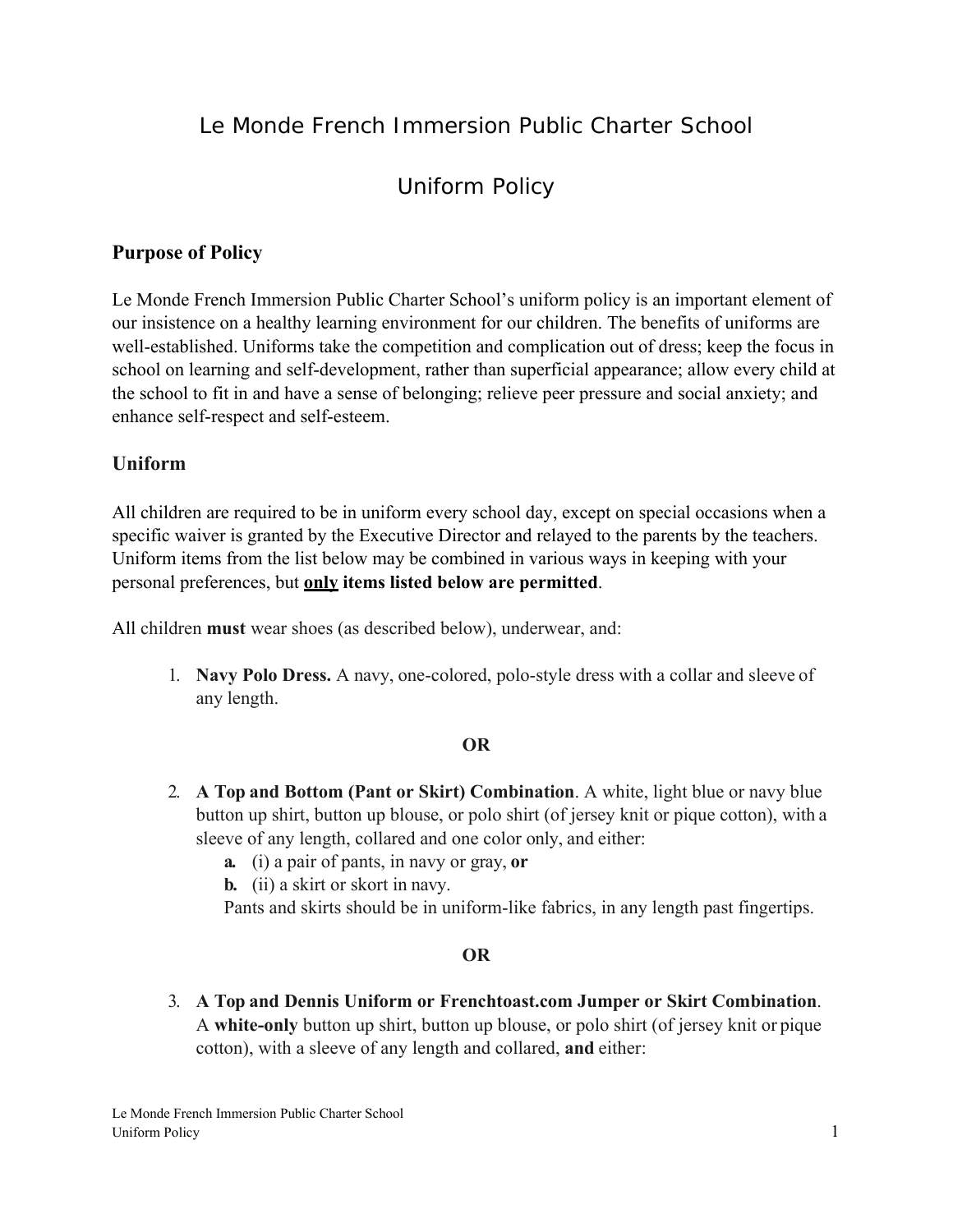- **a.** (i) any of the Dennis Uniform RR plaid jumpers or skirts, or pants made from Dennis Uniform RR plaid material (satisfying length requirements above), **or**
- **b.** (ii) a navy-colored jumper-style dress but only from the Le Monde store at Dennis Uniform or Frenchtoast.com.

It is recommended that children wear short-shorts in black or navy under all dresses and skirts. Some teachers may require this.

**Shoes:** Children must wear sneakers or leather or leather-look shoes or boots in black, brown, gray, navy, or white. Shoes must be flat and free of characters, lights, wheels, glitter, and other distracting ornaments. Shoes may have up to two colors (but no more than two), including the color of any logo, and the sole must be a neutral, non-distracting color.

In addition to the above, children may wear:

- Sweaters and sweater vests (zip up, button up, or over-the head) in gray or navy,
- in solid single colors only.<br>
A fleece jacket or vest in navy from Dennis Uniform only.
- Tights or leggings that are ankle-length in navy, gray, light blue, or white solid
- single colors only.<br>
Socks in black, navy, gray, light blue, or white, in solid single colors only.
- Belts in black, navy, or gray leather, single color only.
- Hair accessories, in navy, gray, light blue, or white or the Dennis RR Plaid.
- Cross ties in solid navy, with blouses only, not with polos.
- Neck ties, in the solid navy or gray, or in the Dennis Uniform RR Plaid, with button-down shirts only, not with polos.
- Navy beret from Dennis Uniform.

## **General Remarks**

All regular clothing should be entirely free of visible graphics, images, words, brand names, and logos, except that: (i) shoes may have logos as described above for shoes; and (ii) logo items **from the Le Monde store at either Dennis Uniform Company or FrenchToast.com** may bear the school's official logo emblem. Outerwear, extra rubber boots and back-packs have no restrictions, although we highly encourage not having a child's name visible on the outside of clothing for safety reasons.

All clothing items are to be labeled on the inside with child's name. An entire spare set of labeled clothing, including underwear, is to be kept at school for the kindergarten children.